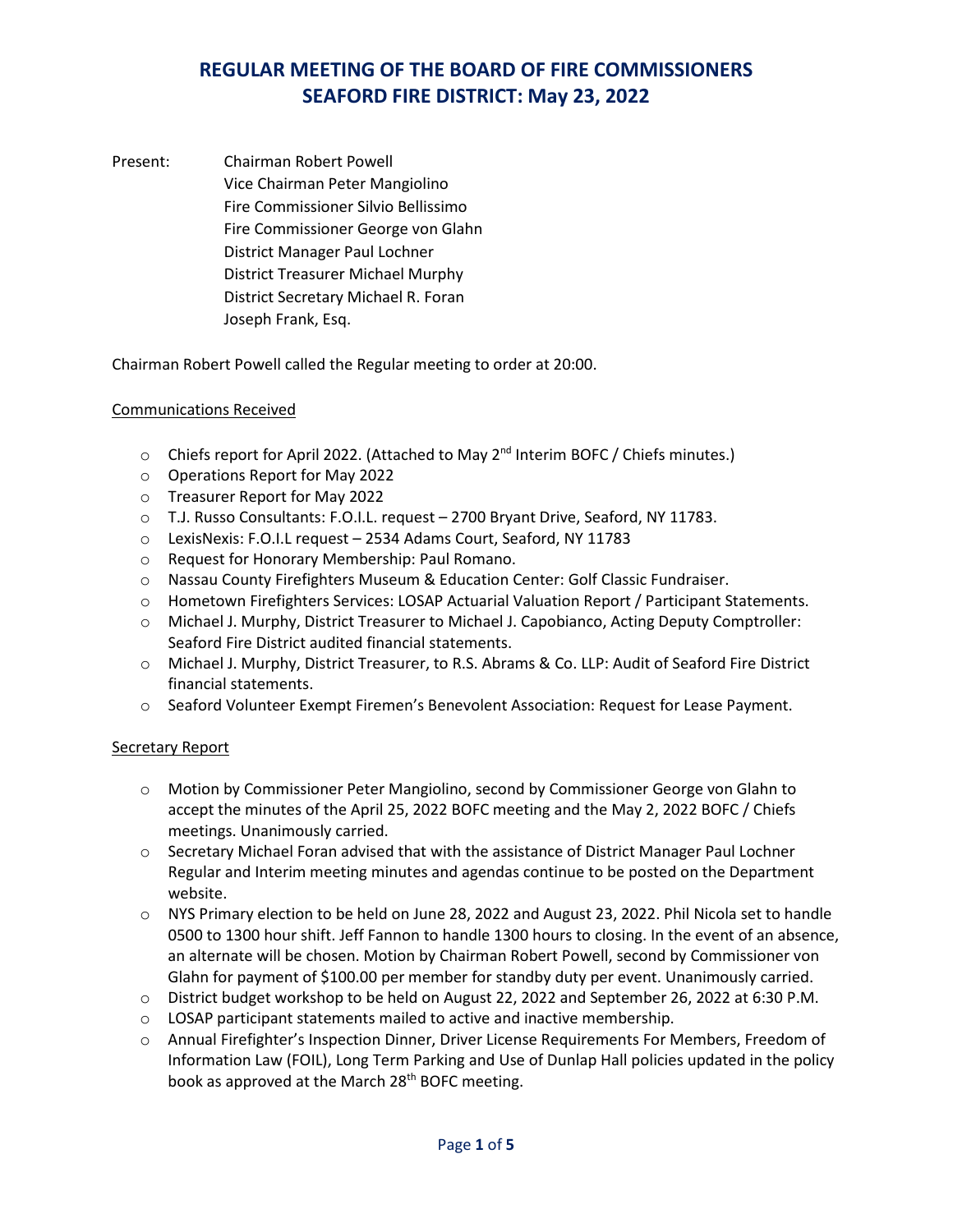## Operations Report (Provided by District Manager Paul Lochner)

o See New Business.

Legal Report (Provided by Joseph Frank, Esq.)

o Working with attorney for seller of property at 3844 Waverly Ave., regarding plot sub division. Using Expeditor to work with the Nassau County Planning Commission.

## Treasurer Report

- o General Fund Warrant: \$557,623.62
- o Apparatus Warrant: \$376,009.00
- o Building Warrant: \$0.00
- o Motions
	- o Motion by Commissioner George von Glahn, second by Commissioner Silvio Bellissimo to accept Treasurer Report. Unanimously carried.

### Old Business

- $\circ$  Secretary Michael Foran advises he has not researched into becoming a Notary and will do so as soon as possible.
- o District Secretary Michael Foran presented letter to be provided to the Chiefs' office which details the terms while a member is on medical leave. The Chiefs are to provide this letter to the member upon notification that a member will be placed on medical leave. On a motion by Commissioner Silvio Bellissimo, second by Chairman Robert Powell Article VII, Section 11 of the bylaws to be changed from "Members on leave of absence will not be permitted on or to use Fire District property during the leave of absence." to, "Members on sick leave cannot respond to alarms and are not permitted to use Fire District vehicles or property. While on sick leave members can attend Department meetings / social functions in a guest capacity only. Members on sick leave are not to be assigned nor accept any duties during the event and no credit / LOSAP will be given to a member on sick leave." Unanimously carried.

### Commissioner Reports

### o **Chairman Robert Powell**

- o Vehicle Maintenance / Portable Equipment
	- o New Engine 682 will be in District this week. Outlined actions for placing the Engine in service. Requests bell removed from old Engine 682 be mounted on a base along with a plate dedicating the bell to the members of the Seaford Fire Department.
	- o 2023 Chevy Tahoe to be ordered in gray, as per Operation report.
	- o Paperwork of Paramedic Training Course Reimbursement Program for Lt. Peter Lochner in progress.
- o **Vice Chairman Peter Mangiolino**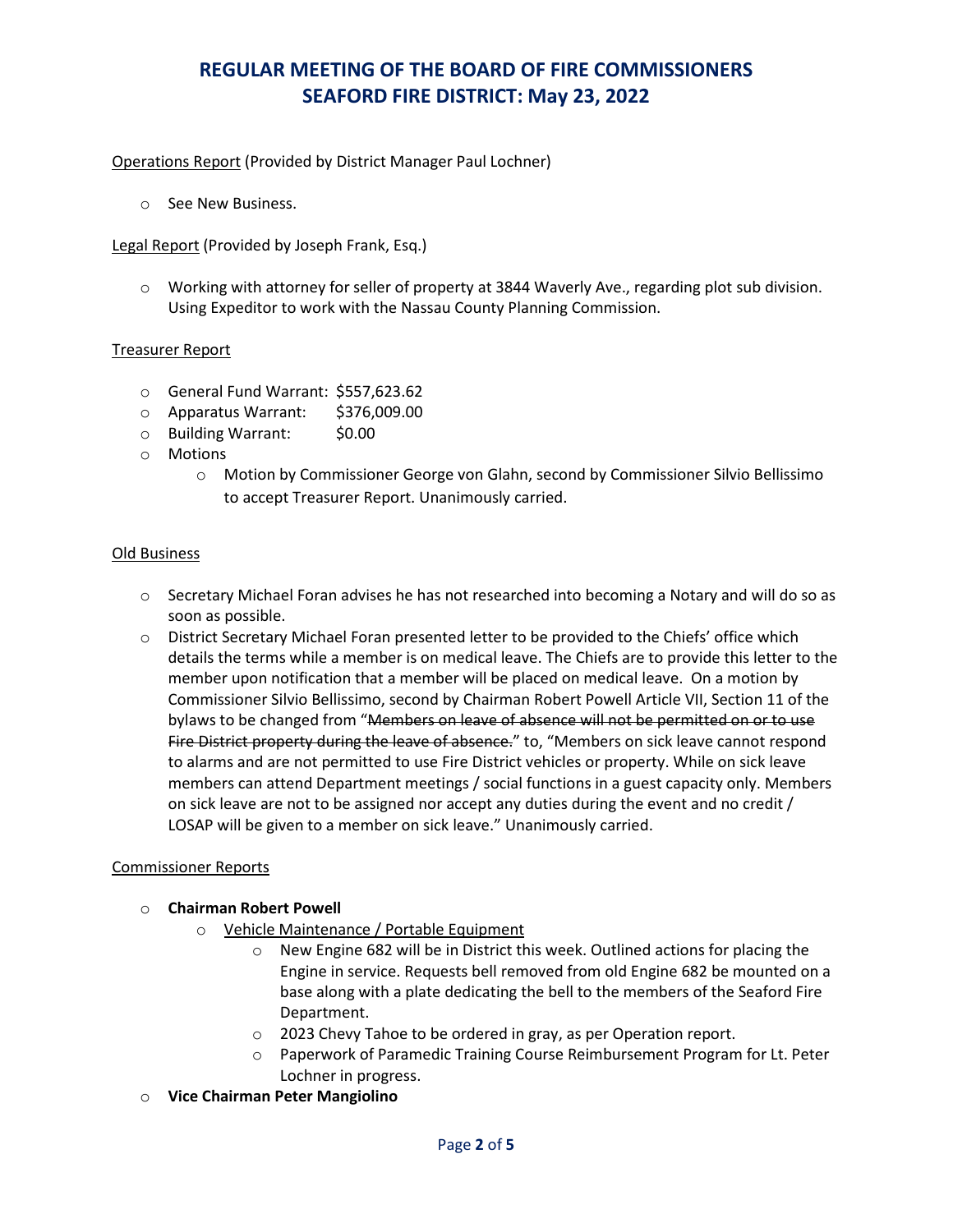o Uniforms / PPE

 $\circ$  Continued sporadic receipt of uniforms and gear due to supply chain issues.

- o Medicals / Medical Director
	- o No report.
- o EMS
	- o After review questionnaire requesting residence needs (i.e. disabilities, special conditions, etc.) will be sent with fund drive mailing in January 2023.
- o District Employees
	- o See new business.

## o **Commissioner George von Glahn, Jr.**

- o Grants
	- o Thanked District Manager Paul Lochner for his efforts in completing the generator grant and his work to ascertain additional grants.
- o Legal
	- o No report.
- o Physical Fitness
	- o No report.
- o Building Maintenance
	- o 9/11 Memorial has issues, a two stones have separated. Working with contractor regarding repair.
- o Public Relations / Member Retention
	- o No report.
- o LOSAP
	- o No report.
- o Other
	- o With consent from the BOFC will be working with Diane Setter of Wells Fargo to review District accounts with Shelter Rock in order to see if any alternative financial options can be offered.
	- o Discussed issue with radio reception at the North end of the district. Two (2) options available, adding a 2<sup>nd</sup> repeater or simulcasting Seaford's main band. Provided estimated costs. Meeting with Hello Alert on 05/25/22.

### o **Commissioner Silvio Bellissimo**

- o Insurance
	- o Finalized liability insurance for property at 3844 Waverly Ave. with \$300,000.00 in coverage.
	- o New Engine 682 is insured.
- o Travel
	- $\circ$  N.F.P.A June  $6^{th}$  June  $9^{th}$ , Boston, MA
		- o No interest at this time.
	- $\circ$  NYS Chiefs June 15<sup>th</sup> June 18<sup>th</sup>, Syracuse, NY
		- o No interest at this time.
	- $\circ$  FASNY August 10<sup>th</sup> August 13<sup>th</sup>, Westchester, NY
		- o Commissioner Peter Mangiolino requests to attend. See new business.
	- $\circ$  I.A.F.C August 24<sup>th</sup> August 26<sup>th</sup>, San Antonio, TX
	- $\circ$  Firehouse Expo, September 27<sup>th</sup> October 1<sup>st</sup>, Columbus, OH
		- o Commissioner Peter Mangiolino requests to attend. See new business.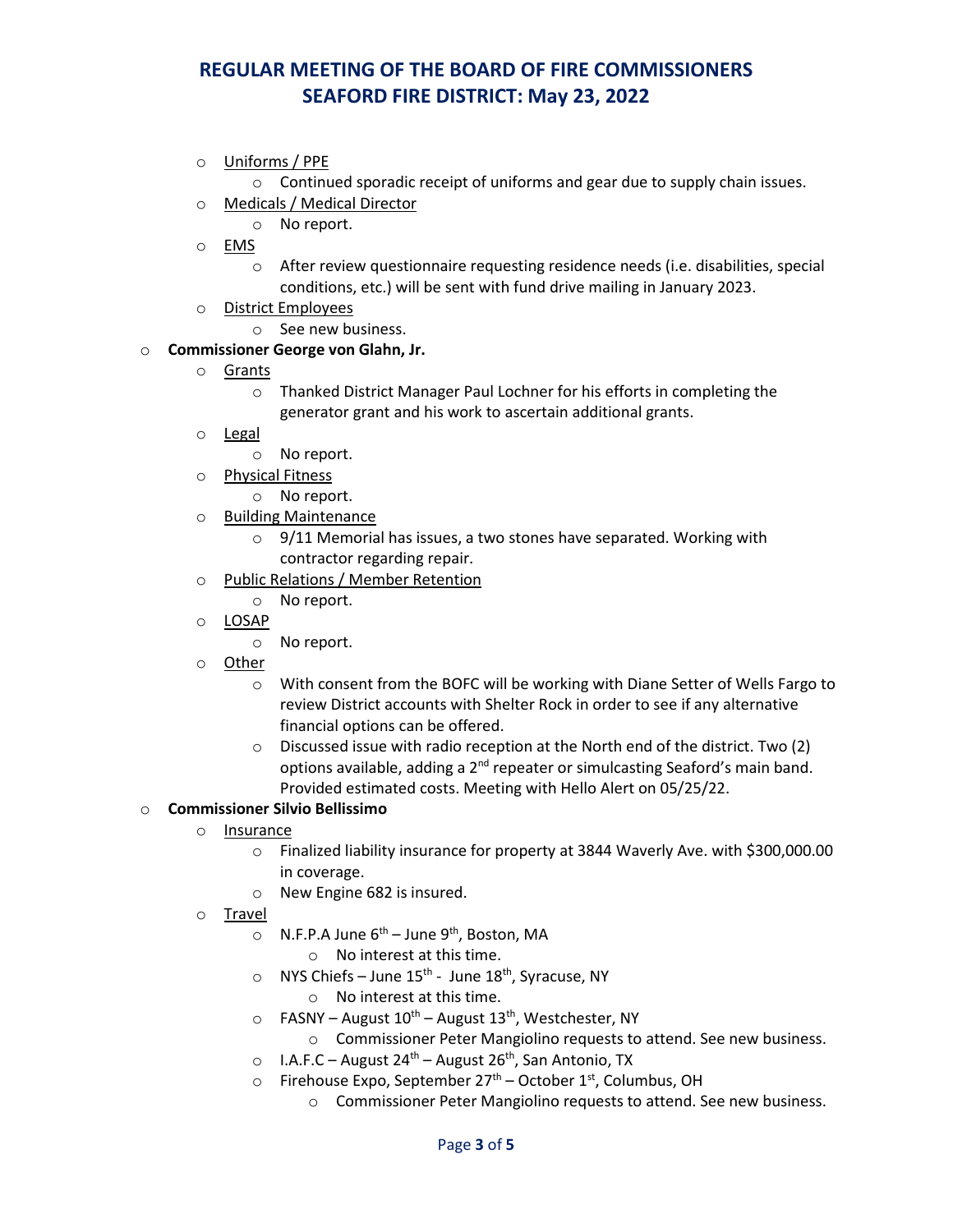- o Inspection / Installation
	- o April 2023
- o Cell Phones
	- o No report.
- o 3 Towns Training Center
	- o No report.
- o **Commissioner Michael Bellissimo** (Not present)
	- o Communications, Radio, IT
		- o No report.
	- o Building Security
		- o No report.
	- o Fire Alarms
		- o No report.
	- o Financial Statements / Audit
		- o See Treasurer's Report.
	- o Bylaws / Policies
		- o No report.

#### New Business

- o T.J. Russo Consultants: F.O.I.L. request Request for NYS Incident Report: 2700 Bryant Drive, Seaford, NY 11783. Motion by Commissioner Peter Mangiolino, second by Commissioner Silvio Bellissimo to process the FOIL request as received. Unanimously carried.
- o LexisNexis: F.O.I.L request 2534 Adams Court, Seaford, NY 11783 Motion by Commissioner Peter Mangiolino, second by Commissioner Silvio Bellissimo to process the FOIL request as received. Unanimously carried.
- o Motion by Commissioner Peter Mangiolino, second by Commissioner Silvio Bellissimo to approve request from Paul Romano to change his status to Honorary. Unanimously carried. Discussion then ensued regarding Honorary Membership Application. Secretary Michael Foran to review form and make revisions.
- o Motion by Commissioner Peter Mangiolino, second by Commissioner George von Glahn to purchase golf flag sponsorship for the Nassau County Firefighters Museum & Education Center: Golf Classic Fundraiser in the amount of \$300.00. Unanimously carried.
- o Motion by Commissioner Silvio Bellissimo, 2nd by Chairman Robert Powell for Commissioner Peter Mangiolino to attend FASNY Convention – August 10th – August 13th, Westchester, NY Unanimously carried.
- o Motion by Commissioner Silvio Bellissimo, 2nd by Chairman Robert Powell for Commissioner Peter Mangiolino to attend Firehouse Expo, September 27th – October 1st, Columbus, OH Unanimously carried.
- o Motion by Commissioner Peter Mangiolino, second by Chairman Robert Powell to move the June 27, 2022 Board of Fire Commissioner meeting to Wednesday, June 22, 2022 at 8:00 P.M. Unanimously carried. Secretary Michael Foran to make appropriate notifications.